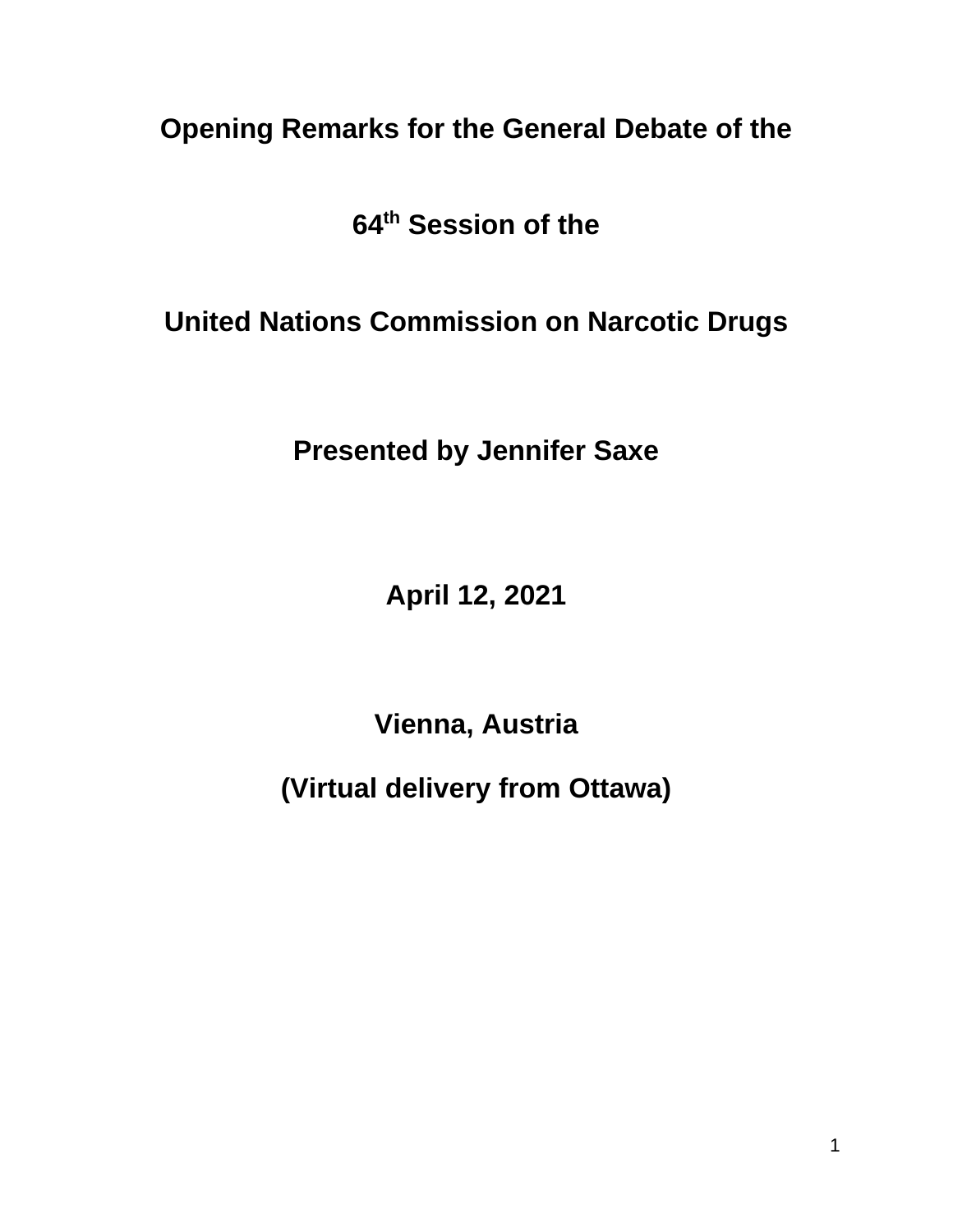Madame Chair, Ministers, Heads of Delegation, Distinguished Delegates, and Civil Society Representatives:

As you know, the overdose crisis continues to impact Canadians, with the loss of 19,355 between January 2016 and September 2020, making this one of Canada's most significant public health crisis in recent history. The COVID-19 pandemic has worsened the overdose crisis and the harms of substance use. It is having a tragic impact on people who use drugs, their families, and communities across Canada.

Depuis 2017, le gouvernement fédéral a pris des mesures importantes et réalisé des investissements de près de 700 millions de dollars pour lutter contre la crise des surdoses d'opioïdes et réduire les méfaits de la toxicomanie. Le gouvernement a notamment investi 66 millions de dollars à la fin de l'année 2020 pour aider à soutenir les organisations communautaires qui interviennent dans le domaine de la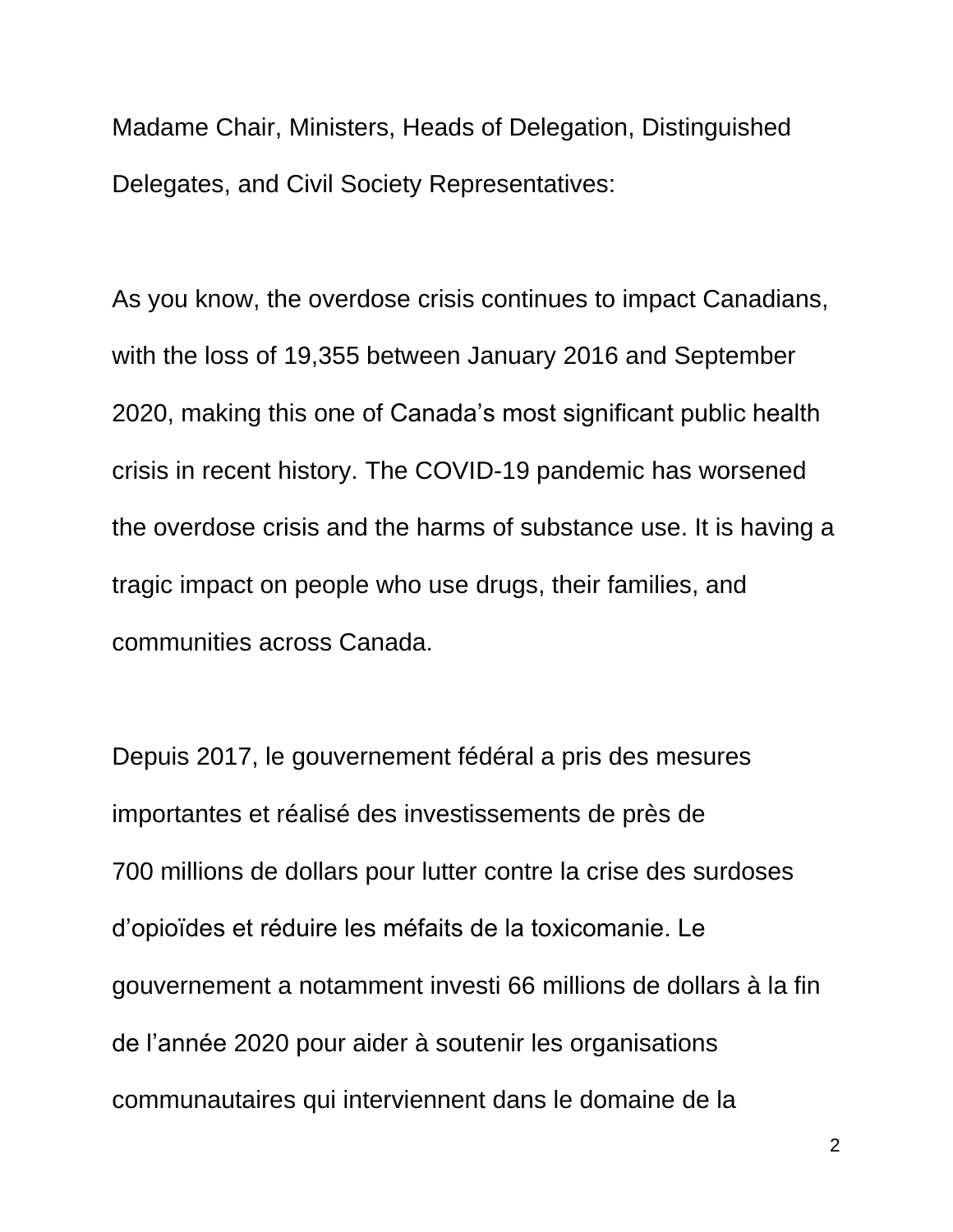toxicomanie afin de relever les défis supplémentaires posés par la pandémie de COVID-19.

Harm reduction continues to be an important aspect of our federal response under the Canadian Drugs and Substances Strategy. Currently, we have 37 supervised consumption sites operating across Canada. I would like to highlight that since 2017 there have been over 2.6 million visits, over 22,000 overdoses reversed without a single death, and more than 112,000 referrals to health and social services. In addition, as a response to the pandemic, the federal government has allowed provinces and territories to authorize temporary overdose prevention sites to meet the needs of their communities. In short, these harm reduction measures, which prioritize the dignity, human rights and safety of people who use drugs, have saved lives and guided thousands of our citizens towards wellness and multiple pathways to care.

3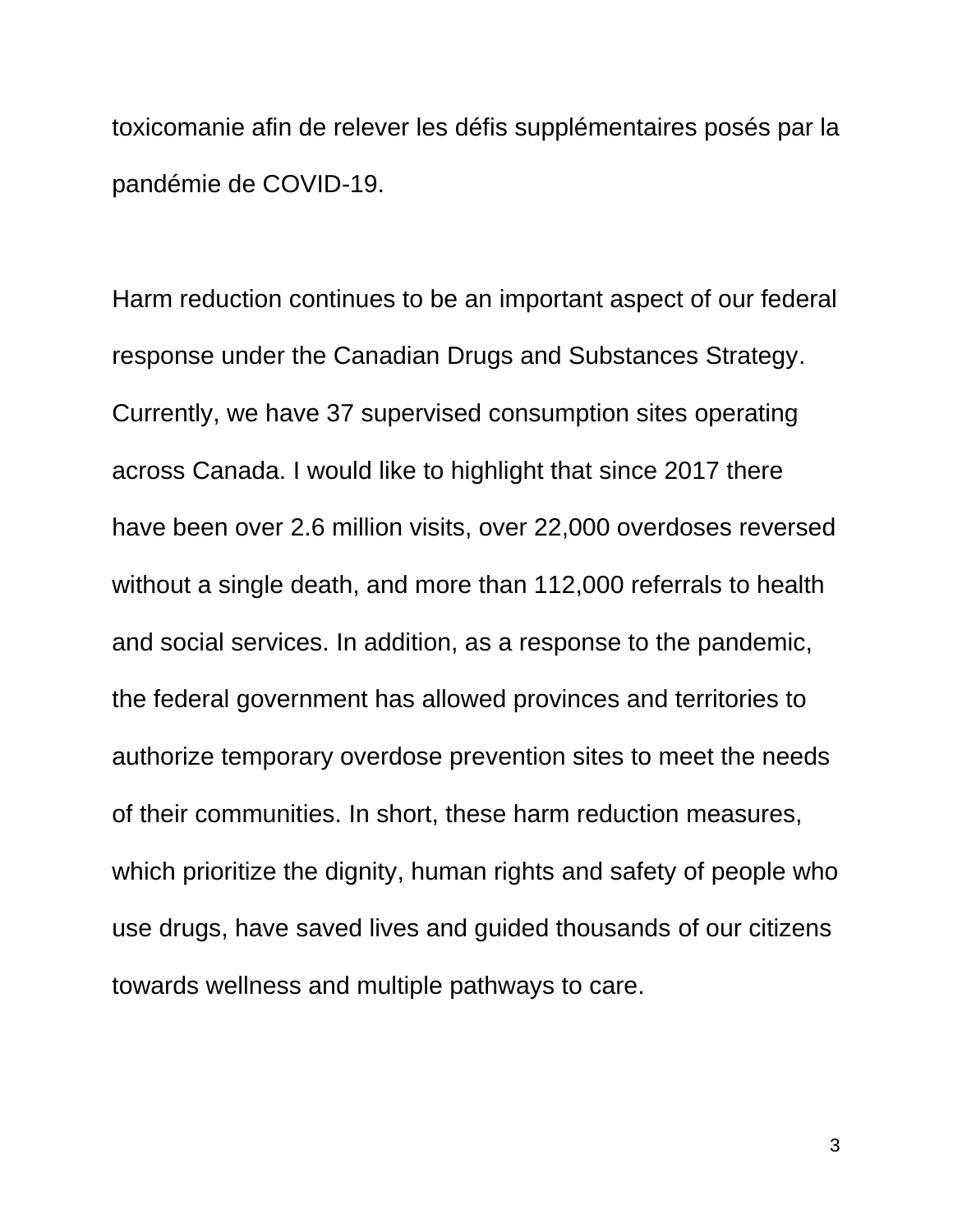Le gouvernement du Canada s'efforce de rendre les traitements fondés sur des données probantes plus facilement accessibles et adaptés aux besoins de chaque personne, car il n'existe pas de solution unique à cette crise. Nous avons travaillé pour améliorer l'accès aux traitements par agonistes opioïdes, notamment en donnant accès à des options de rechange de qualité pharmaceutique aux drogues illégales. Il incombe aux États membres de garantir l'accès aux services de réduction de la demande, en particulier pour les populations marginalisées, c'est pourquoi nous avons déposé une résolution cette année pour attirer l'attention sur cette question importante.

Canada also recognizes the importance of supply reduction measures as part of a comprehensive and balanced approach. At the international level, Canada engages with partners to help beneficiary countries monitor drug market trends and the emergence of opioids, related analogues and new psychoactive substances in order to quickly identify and mitigate threats to

4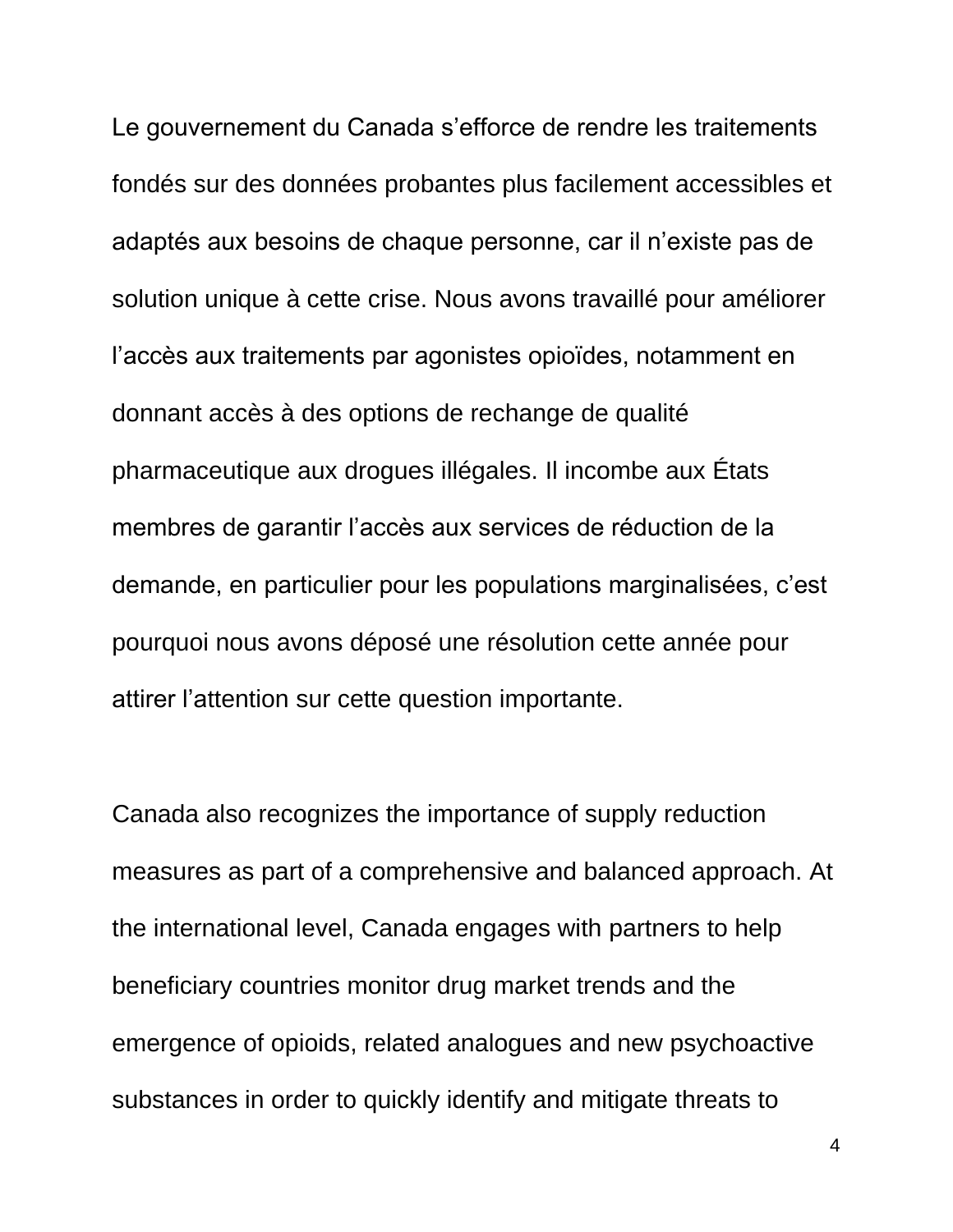public health at both national and regional levels. Canada also supports capacity building in other countries to strengthen law enforcement, forensic laboratories, and border control agencies to predict, prevent, and disrupt against the challenges posed by synthetic substances. As outlined in the UNGASS outcome document, it is critical for enforcement and supply reduction measures to be aligned with national and international human rights obligations, including the Universal Declaration of Human Rights. We remain gravely concerned about the ongoing violations and abuses committed in the name of the world drug problem, including extrajudicial killings and mass incarceration.

Madame la présidente, pour terminer, je voudrais souligner l'importance de la réduction de la stigmatisation et le fait qu'il s'agit d'une étape essentielle dans la reconnaissance des droits fondamentaux et de la dignité de toutes les personnes, y compris les personnes qui consomment des drogues. La stigmatisation amène les gens à cacher leur toxicomanie et à éviter de

5